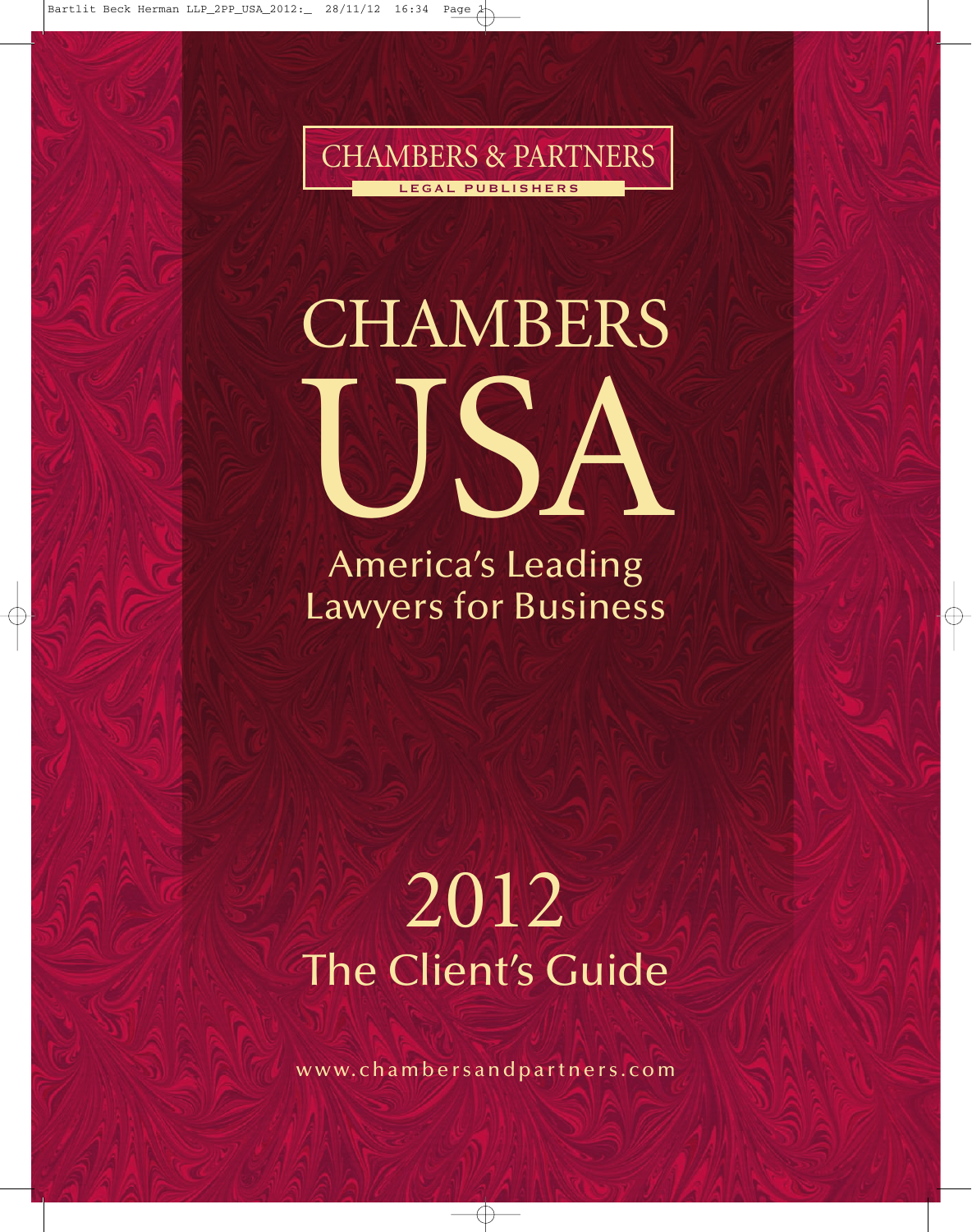### **BARTLIT BECK HERMAN PALENCHAR & SCOTT LLP**

## **is ranked in Chambers USA 2012 as follows: NATIONWIDE**

#### **LITIGATION TRIAL LAWYERS**

| <b>Litigation: Trial Lawyers</b> |                                           |  |
|----------------------------------|-------------------------------------------|--|
| <b>Leading Individuals</b>       |                                           |  |
| <b>Senior Statesmen</b>          |                                           |  |
| <b>Bartlit Jr Fred</b>           | Bartlit Beck Herman Palenchar & Scott LLP |  |
| Band 1                           |                                           |  |
| <b>Beck Philip</b>               | Bartlit Beck Herman Palenchar & Scott LLP |  |

#### **Fred Bartlit Jr**

#### **Bartlit Beck Herman Palenchar & Scott LLP**

One of the founding members of Bartlit Beck Herman Palenchar & Scott LLP, Fred Bartlit is considered to be *"one of the finest trial lawyers in America."* He has deep trial experience and continues to be active in courts across the United States.

#### **Philip Beck**

#### **Bartlit Beck Herman Palenchar & Scott LLP**

Philip Beck, a founding member of Bartlit Beck, is a Chicago-based trial lawyer who sources describe as *"fearless and jury-friendly."* He has deep trial experience and offers expertise in a wide range of areas, including complex general commercial, intellectual property, product liability and financial disputes. He regularly appears in state and federal courts across the United States.

#### **PRODUCT LIABILITY & MASS TORTS**

| <b>Product Liability &amp; Mass Torts</b>            |                                                      |  |
|------------------------------------------------------|------------------------------------------------------|--|
| <b>Leading Firms</b>                                 |                                                      |  |
| <b>Band 1</b>                                        |                                                      |  |
| <b>Bartlit Beck Herman Palenchar &amp; Scott LLP</b> |                                                      |  |
|                                                      |                                                      |  |
| <b>Leading Individuals</b>                           |                                                      |  |
| <b>Star individuals</b>                              |                                                      |  |
| <b>Beck Philip</b>                                   | <b>Bartlit Beck Herman Palenchar &amp; Scott LLF</b> |  |
| <b>Band 4</b>                                        |                                                      |  |
| <b>Scott Donald E</b>                                | Bartlit Beck Herman Palenchar & Scott LLF            |  |
| <b>Band 5</b>                                        |                                                      |  |
| <b>Hoeflich Adam</b>                                 | Bartlit Beck Herman Palenchar & Scott LLF            |  |
|                                                      |                                                      |  |

#### **Product Liability: Pharmaceutical Leading Individuals Beck** Philip *Bartlit Beck Herman Palenchar & Scott LLP*

**Bartlit Beck Herman Palenchar & Scott LLP**

**THE FIRM** This relatively compact group punches well above its weight, offering uniform quality throughout its 60-strong team. The group is held in particularly high regard for work on pharmaceutical litigation, boasting an impressive client list and a number of key wins. Major work includes serving as lead counsel for Bayer in litigation alleging personal injuries caused by oral contraceptives YAZ and Yasmin.

**Sources say:** *"They are terrific. I have not met a lawyer there who is not just outstanding in aptitude and ability."* **KEY INDIVIDUALS Philip Beck** maintains an outstanding reputation for trial work, sources revealing: *"He was made for the courtroom; they don't come better than him. He is fearless yet jury-friendly, which is a rare combination."* His forte lies in pharmaceutical litigation and he recently led as first-chair in one of the earliest YAZ cases on trial in 2012. **Donald Scott** is held in high regard by peers for his impressive performance in lead paint cases. He has over 20 years of experience in this niche area and continues to represent a number of high-profile clients, including long-standing client NL Industries. **Adam Hoeflich** is a *"very dynamic, young lawyer with really good people skills,"* praised for his coordination and strategic management skills in major litigation. He acts as lead counsel in a number of highprofile multidistrict litigations, representing clients including Bayer and DuPont.

## **ILLINOIS**

#### **LITIGATION**

| <b>Litigation: General Commercial</b>                |                                                      |  |
|------------------------------------------------------|------------------------------------------------------|--|
| <b>Leading Firms</b>                                 |                                                      |  |
| <b>Band 1</b>                                        |                                                      |  |
| <b>Bartlit Beck Herman Palenchar &amp; Scott LLP</b> |                                                      |  |
|                                                      |                                                      |  |
| <b>Leading Individuals</b>                           |                                                      |  |
| <b>Senior Statesmen</b>                              |                                                      |  |
| <b>Bartlit Jr Fred</b>                               | <b>Bartlit Beck Herman Palenchar &amp; Scott LLF</b> |  |
| <b>Band 1</b>                                        |                                                      |  |
| <b>Beck Philip</b>                                   | <b>Bartlit Beck Herman Palenchar &amp; Scott LLF</b> |  |
| <b>Band 4</b>                                        |                                                      |  |
| <b>Hoeflich Adam</b>                                 | Bartlit Beck Herman Palenchar & Scott LLF            |  |

#### **Bartlit Beck Herman Palenchar & Scott LLP**

**THE FIRM** This prestigious 60-lawyer litigation boutique has a broad practice ranging from pharmaceutical-related product liability work to environmental litigation on behalf of major chemical companies. The team serves as lead trial counsel in multidistrict litigation for a host of major clients, including the likes of Bayer, DuPont, Merck and Georgia-Pacific. **Sources say:** *"Bartlit Beck is an excellent litigation boutique with a value that stands out." "One of the top-rated trial firms in the country."*

**KEY INDIVIDUALS Philip Beck** is cited as a *"terrific litigator"* on account of his highly distinguished practice spanning patent, pharma and complex commercial litigation. He has recently acted as lead trial counsel in the defense of Bayer and Merck. **Adam Hoeflich** is a force in multidistrict litigation, known for his counsel in complex class action matters ranging from pharmaceutical withdrawals to mass torts. Highly active on behalf of DuPont, he has recently led its Imprelis and Teflon litigations. **Fred Bartlit**, most recently noted for his service as chief counsel to the National Commission on the BP Deepwater Horizon Oil Spill, is an esteemed veteran of the Illinois litigation market.